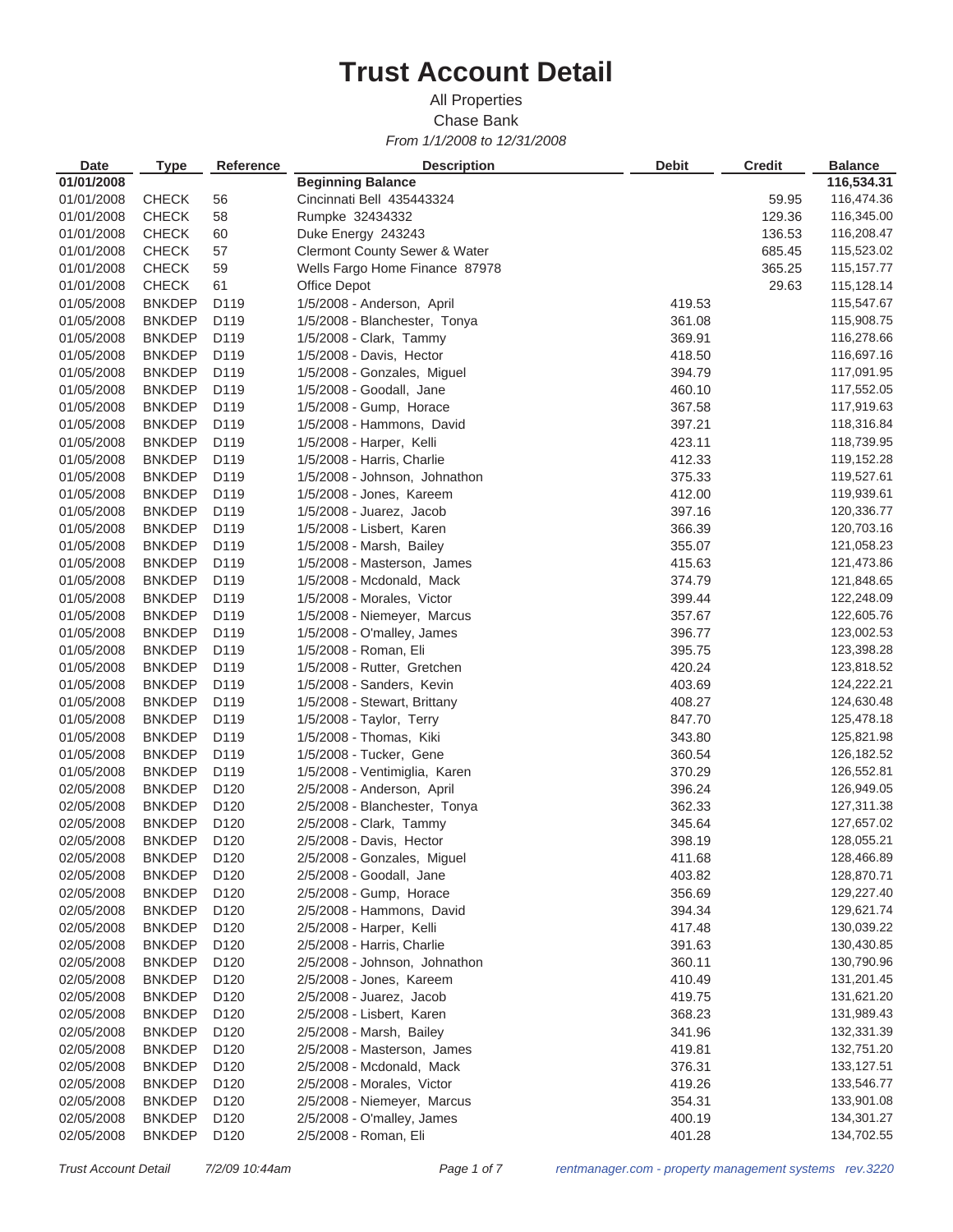| <b>Date</b> | <b>Type</b>   | Reference        | <b>Description</b>             | <b>Debit</b> | <b>Credit</b> | <b>Balance</b> |
|-------------|---------------|------------------|--------------------------------|--------------|---------------|----------------|
| 02/05/2008  | <b>BNKDEP</b> | D <sub>120</sub> | 2/5/2008 - Rutter, Gretchen    | 409.51       |               | 135,112.06     |
| 02/05/2008  | <b>BNKDEP</b> | D <sub>120</sub> | 2/5/2008 - Sanders, Kevin      | 395.70       |               | 135,507.76     |
| 02/05/2008  | <b>BNKDEP</b> | D <sub>120</sub> | 2/5/2008 - Stewart, Brittany   | 422.84       |               | 135,930.60     |
| 02/05/2008  | <b>BNKDEP</b> | D <sub>120</sub> | 2/5/2008 - Thomas, Kiki        | 342.93       |               | 136,273.53     |
| 02/05/2008  | <b>BNKDEP</b> | D <sub>120</sub> | 2/5/2008 - Tucker, Gene        | 342.07       |               | 136,615.60     |
| 02/05/2008  | <b>BNKDEP</b> | D <sub>120</sub> | 2/5/2008 - Ventimiglia, Karen  | 362.71       |               | 136,978.31     |
| 02/10/2008  | <b>CHECK</b>  | 62               | Cincinnati Bell 435443324      |              | 59.95         | 136,918.36     |
| 02/10/2008  | <b>CHECK</b>  | 64               | Rumpke 32434332                |              | 129.36        | 136,789.00     |
| 02/10/2008  | <b>CHECK</b>  | 66               | Duke Energy 243243             |              | 136.53        | 136,652.47     |
| 02/10/2008  | <b>CHECK</b>  | 63               | Clermont County Sewer & Water  |              | 685.45        | 135,967.02     |
| 02/10/2008  | <b>CHECK</b>  | 65               | Wells Fargo Home Finance 87978 |              | 365.25        | 135,601.77     |
| 02/10/2008  | <b>CHECK</b>  | 67               | Office Depot                   |              | 29.63         | 135,572.14     |
| 03/05/2008  | <b>BNKDEP</b> | D <sub>121</sub> | 3/5/2008 - Anderson, April     | 474.90       |               | 136,047.04     |
| 03/05/2008  | <b>BNKDEP</b> | D <sub>121</sub> | 3/5/2008 - Blanchester, Tonya  | 345.21       |               | 136,392.25     |
| 03/05/2008  | <b>BNKDEP</b> | D <sub>121</sub> | 3/5/2008 - Clark, Tammy        | 368.40       |               | 136,760.65     |
| 03/05/2008  | <b>BNKDEP</b> | D <sub>121</sub> | 3/5/2008 - Davis, Hector       | 407.13       |               | 137, 167. 78   |
| 03/05/2008  | <b>BNKDEP</b> | D <sub>121</sub> | 3/5/2008 - Gonzales, Miguel    | 426.79       |               | 137,594.57     |
| 03/05/2008  | <b>BNKDEP</b> | D <sub>121</sub> | 3/5/2008 - Goodall, Jane       | 409.62       |               | 138,004.19     |
| 03/05/2008  | <b>BNKDEP</b> | D <sub>121</sub> | 3/5/2008 - Gump, Horace        | 327.77       |               | 138,331.96     |
| 03/05/2008  | <b>BNKDEP</b> | D <sub>121</sub> | 3/5/2008 - Hammons, David      | 426.85       |               | 138,758.81     |
| 03/05/2008  | <b>BNKDEP</b> | D <sub>121</sub> | 3/5/2008 - Harper, Kelli       | 402.68       |               | 139,161.49     |
| 03/05/2008  | <b>BNKDEP</b> | D <sub>121</sub> | 3/5/2008 - Harris, Charlie     | 395.97       |               | 139,557.46     |
| 03/05/2008  | <b>BNKDEP</b> | D <sub>121</sub> | 3/5/2008 - Johnson, Johnathon  | 351.11       |               | 139,908.57     |
| 03/05/2008  | <b>BNKDEP</b> | D <sub>121</sub> | 3/5/2008 - Jones, Kareem       | 416.39       |               | 140,324.96     |
| 03/05/2008  | <b>BNKDEP</b> | D <sub>121</sub> | 3/5/2008 - Juarez, Jacob       | 416.88       |               | 140,741.84     |
| 03/05/2008  | <b>BNKDEP</b> | D <sub>121</sub> | 3/5/2008 - Lisbert, Karen      | 339.35       |               | 141,081.19     |
| 03/05/2008  | <b>BNKDEP</b> | D <sub>121</sub> | 3/5/2008 - Marsh, Bailey       | 338.95       |               | 141,420.14     |
| 03/05/2008  | <b>BNKDEP</b> | D <sub>121</sub> | 3/5/2008 - Masterson, James    | 428.96       |               | 141,849.10     |
| 03/05/2008  | <b>BNKDEP</b> | D <sub>121</sub> | 3/5/2008 - Mcdonald, Mack      | 375.01       |               | 142,224.11     |
| 03/05/2008  | <b>BNKDEP</b> | D <sub>121</sub> | 3/5/2008 - Morales, Victor     | 385.69       |               | 142,609.80     |
| 03/05/2008  | <b>BNKDEP</b> | D <sub>121</sub> | 3/5/2008 - Niemeyer, Marcus    | 329.95       |               | 142,939.75     |
| 03/05/2008  | <b>BNKDEP</b> | D <sub>121</sub> | 3/5/2008 - O'malley, James     | 381.13       |               | 143,320.88     |
| 03/05/2008  | <b>BNKDEP</b> | D <sub>121</sub> | 3/5/2008 - Roman, Eli          | 414.88       |               | 143,735.76     |
| 03/05/2008  | <b>BNKDEP</b> | D <sub>121</sub> | 3/5/2008 - Rutter, Gretchen    | 414.44       |               | 144,150.20     |
| 03/05/2008  | <b>BNKDEP</b> | D <sub>121</sub> | 3/5/2008 - Sanders, Kevin      | 408.97       |               | 144,559.17     |
| 03/05/2008  | <b>BNKDEP</b> | D <sub>121</sub> | 3/5/2008 - Stewart, Brittany   | 418.67       |               | 144,977.84     |
| 03/05/2008  | <b>BNKDEP</b> | D <sub>121</sub> | 3/5/2008 - Thomas, Kiki        | 372.84       |               | 145,350.68     |
| 03/05/2008  | <b>BNKDEP</b> | D <sub>121</sub> | 3/5/2008 - Tucker, Gene        | 363.85       |               | 145,714.53     |
| 03/05/2008  | <b>BNKDEP</b> | D <sub>121</sub> | 3/5/2008 - Ventimiglia, Karen  | 353.66       |               | 146,068.19     |
| 03/09/2008  | <b>CHECK</b>  | 68               | Cincinnati Bell 435443324      |              | 59.95         | 146,008.24     |
| 03/09/2008  | <b>CHECK</b>  | 70               | Rumpke 32434332                |              | 129.36        | 145,878.88     |
| 03/09/2008  | <b>CHECK</b>  | 72               | Duke Energy 243243             |              | 136.53        | 145,742.35     |
| 03/09/2008  | <b>CHECK</b>  | 69               | Clermont County Sewer & Water  |              | 685.45        | 145,056.90     |
| 03/09/2008  | <b>CHECK</b>  | 71               | Wells Fargo Home Finance 87978 |              | 365.25        | 144,691.65     |
| 03/09/2008  | <b>CHECK</b>  | 73               | <b>Office Depot</b>            |              | 29.63         | 144,662.02     |
| 04/06/2008  | <b>BNKDEP</b> | D124             | 4/6/2008 - Anderson, April     | 413.63       |               | 145,075.65     |
| 04/06/2008  | <b>BNKDEP</b> | D124             | 4/6/2008 - Blanchester, Tonya  | 421.10       |               | 145,496.75     |
| 04/06/2008  | <b>BNKDEP</b> | D124             | 4/6/2008 - Clark, Tammy        | 377.07       |               | 145,873.82     |
| 04/06/2008  | <b>BNKDEP</b> | D124             | 4/6/2008 - Davis, Hector       | 420.13       |               | 146,293.95     |
| 04/06/2008  | <b>BNKDEP</b> | D <sub>124</sub> | 4/6/2008 - Gonzales, Miguel    | 413.90       |               | 146,707.85     |
| 04/06/2008  | <b>BNKDEP</b> | D <sub>124</sub> | 4/6/2008 - Goodall, Jane       | 398.85       |               | 147,106.70     |
| 04/06/2008  | <b>BNKDEP</b> | D124             | 4/6/2008 - Gump, Horace        | 350.41       |               | 147,457.11     |
| 04/06/2008  | <b>BNKDEP</b> | D124             | 4/6/2008 - Hammons, David      | 396.77       |               | 147,853.88     |
| 04/06/2008  | <b>BNKDEP</b> | D <sub>124</sub> | 4/6/2008 - Harper, Kelli       | 404.80       |               | 148,258.68     |
| 04/06/2008  | <b>BNKDEP</b> | D <sub>124</sub> | 4/6/2008 - Harris, Charlie     | 406.96       |               | 148,665.64     |
| 04/06/2008  | <b>BNKDEP</b> | D124             | 4/6/2008 - Johnson, Johnathon  | 356.75       |               | 149,022.39     |
| 04/06/2008  | <b>BNKDEP</b> | D <sub>124</sub> | 4/6/2008 - Jones, Kareem       | 418.40       |               | 149,440.79     |
| 04/06/2008  | <b>BNKDEP</b> | D <sub>124</sub> |                                |              |               | 149,839.09     |
|             |               |                  | 4/6/2008 - Juarez, Jacob       | 398.30       |               |                |
| 04/06/2008  | <b>BNKDEP</b> | D <sub>124</sub> | 4/6/2008 - Lisbert, Karen      | 371.59       |               | 150,210.68     |
| 04/06/2008  | <b>BNKDEP</b> | D <sub>124</sub> | 4/6/2008 - Marsh, Bailey       | 365.96       |               | 150,576.64     |
| 04/06/2008  | <b>BNKDEP</b> | D <sub>124</sub> | 4/6/2008 - Masterson, James    | 424.09       |               | 151,000.73     |
| 04/06/2008  | <b>BNKDEP</b> | D <sub>124</sub> | 4/6/2008 - Mcdonald, Mack      | 352.09       |               | 151,352.82     |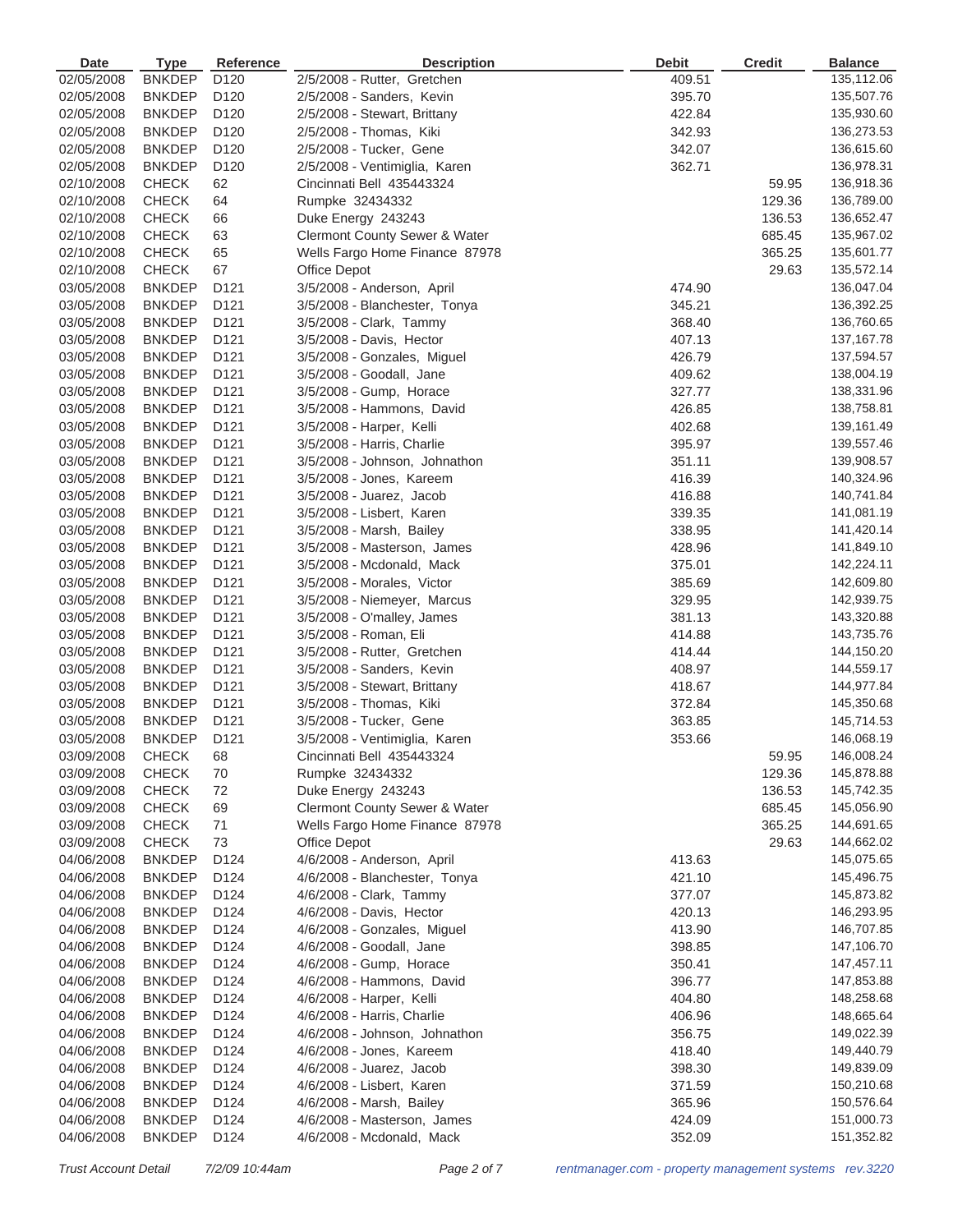| Date       | <b>Type</b>                    | Reference        | <b>Description</b>             | <b>Debit</b> | <b>Credit</b> | <b>Balance</b>           |
|------------|--------------------------------|------------------|--------------------------------|--------------|---------------|--------------------------|
| 04/06/2008 | <b>BNKDEP</b>                  | D <sub>124</sub> | 4/6/2008 - Morales, Victor     | 420.13       |               | 151,772.95               |
| 04/06/2008 | <b>BNKDEP</b>                  | D124             | 4/6/2008 - Niemeyer, Marcus    | 363.20       |               | 152,136.15               |
| 04/06/2008 | <b>BNKDEP</b>                  | D124             | 4/6/2008 - O'malley, James     | 394.12       |               | 152,530.27               |
| 04/06/2008 | <b>BNKDEP</b>                  | D124             | 4/6/2008 - Roman, Eli          | 406.37       |               | 152,936.64               |
| 04/06/2008 | <b>BNKDEP</b>                  | D124             | 4/6/2008 - Rutter, Gretchen    | 404.68       |               | 153,341.32               |
| 04/06/2008 | <b>BNKDEP</b>                  | D124             | 4/6/2008 - Sanders, Kevin      | 420.62       |               | 153,761.94               |
| 04/06/2008 | <b>BNKDEP</b>                  | D124             | 4/6/2008 - Stewart, Brittany   | 412.92       |               | 154,174.86               |
| 04/06/2008 | <b>BNKDEP</b>                  | D124             | 4/6/2008 - Thomas, Kiki        | 367.64       |               | 154,542.50               |
| 04/06/2008 | <b>BNKDEP</b>                  | D124             | 4/6/2008 - Tucker, Gene        | 386.30       |               | 154,928.80               |
| 04/06/2008 | <b>BNKDEP</b>                  | D124             | 4/6/2008 - Ventimiglia, Karen  | 330.64       |               | 155,259.44               |
| 04/09/2008 | <b>CHECK</b>                   | 74               | Cincinnati Bell 435443324      |              | 59.95         | 155,199.49               |
| 04/09/2008 | <b>CHECK</b>                   | 76               | Rumpke 32434332                |              | 129.36        | 155,070.13               |
| 04/09/2008 | <b>CHECK</b>                   | 78               | Duke Energy 243243             |              | 136.53        | 154,933.60               |
| 04/09/2008 | <b>CHECK</b>                   | 75               | Clermont County Sewer & Water  |              | 685.45        | 154,248.15               |
| 04/09/2008 | <b>CHECK</b>                   | 77               | Wells Fargo Home Finance 87978 |              | 365.25        | 153,882.90               |
| 04/09/2008 | <b>CHECK</b>                   | 79               | Office Depot                   |              | 29.63         | 153,853.27               |
| 05/06/2008 | <b>BNKDEP</b>                  | D125             | 5/6/2008 - Anderson, April     | 410.92       |               | 154,264.19               |
| 05/06/2008 | <b>BNKDEP</b>                  | D125             | 5/6/2008 - Blanchester, Tonya  | 351.93       |               | 154,616.12               |
| 05/06/2008 | <b>BNKDEP</b>                  | D125             | 5/6/2008 - Clark, Tammy        | 349.04       |               | 154,965.16               |
| 05/06/2008 | <b>BNKDEP</b>                  | D125             | 5/6/2008 - Davis, Hector       | 425.44       |               | 155,390.60               |
| 05/06/2008 | <b>BNKDEP</b>                  | D125             | 5/6/2008 - Donaldson, Ralph    | 994.26       |               | 156,384.86               |
| 05/06/2008 | <b>BNKDEP</b>                  | D125             | 5/6/2008 - Gonzales, Miguel    | 413.74       |               | 156,798.60               |
| 05/06/2008 | <b>BNKDEP</b>                  | D <sub>125</sub> | 5/6/2008 - Goodall, Jane       | 400.30       |               | 157,198.90               |
| 05/06/2008 | <b>BNKDEP</b>                  | D125             | 5/6/2008 - Gump, Horace        | 366.12       |               | 157,565.02               |
| 05/06/2008 | <b>BNKDEP</b>                  | D125             | 5/6/2008 - Hammons, David      | 410.11       |               | 157,975.13               |
| 05/06/2008 | <b>BNKDEP</b>                  | D125             | 5/6/2008 - Harper, Kelli       | 418.23       |               | 158,393.36               |
| 05/06/2008 | <b>BNKDEP</b>                  | D125             | 5/6/2008 - Harris, Charlie     | 395.32       |               | 158,788.68               |
| 05/06/2008 | <b>BNKDEP</b>                  | D125             | 5/6/2008 - Johnson, Johnathon  | 358.70       |               | 159,147.38               |
| 05/06/2008 | <b>BNKDEP</b>                  | D125             | 5/6/2008 - Jones, Kareem       | 405.01       |               | 159,552.39               |
| 05/06/2008 | <b>BNKDEP</b>                  | D125             | 5/6/2008 - Juarez, Jacob       | 402.70       |               | 159,955.09               |
| 05/06/2008 |                                | D <sub>125</sub> |                                | 343.20       |               | 160,298.29               |
|            | <b>BNKDEP</b>                  |                  | 5/6/2008 - Lisbert, Karen      |              |               |                          |
| 05/06/2008 | <b>BNKDEP</b>                  | D <sub>125</sub> | 5/6/2008 - Marsh, Bailey       | 347.38       |               | 160,645.67               |
| 05/06/2008 | <b>BNKDEP</b>                  | D125             | 5/6/2008 - Masterson, James    | 425.71       |               | 161,071.38               |
| 05/06/2008 | <b>BNKDEP</b><br><b>BNKDEP</b> | D125             | 5/6/2008 - Mcdonald, Mack      | 367.10       |               | 161,438.48               |
| 05/06/2008 |                                | D125             | 5/6/2008 - Morales, Victor     | 391.42       |               | 161,829.90               |
| 05/06/2008 | <b>BNKDEP</b>                  | D <sub>125</sub> | 5/6/2008 - Niemeyer, Marcus    | 343.15       |               | 162,173.05               |
| 05/06/2008 | <b>BNKDEP</b>                  | D125             | 5/6/2008 - O'malley, James     | 428.15       |               | 162,601.20<br>163,000.24 |
| 05/06/2008 | <b>BNKDEP</b>                  | D <sub>125</sub> | 5/6/2008 - Roman, Eli          | 399.04       |               |                          |
| 05/06/2008 | <b>BNKDEP</b>                  | D <sub>125</sub> | 5/6/2008 - Rutter, Gretchen    | 429.40       |               | 163,429.64               |
| 05/06/2008 | BNKDEP                         | D <sub>125</sub> | 5/6/2008 - Sanders, Kevin      | 419.59       |               | 163,849.23               |
| 05/06/2008 | <b>BNKDEP</b>                  | D <sub>125</sub> | 5/6/2008 - Stewart, Brittany   | 409.84       |               | 164,259.07               |
| 05/06/2008 | <b>BNKDEP</b>                  | D125             | 5/6/2008 - Taylor, Terry       | 362.32       |               | 164,621.39               |
| 05/06/2008 | <b>BNKDEP</b>                  | D <sub>125</sub> | 5/6/2008 - Thomas, Kiki        | 374.25       |               | 164,995.64               |
| 05/06/2008 | <b>BNKDEP</b>                  | D <sub>125</sub> | 5/6/2008 - Tucker, Gene        | 352.11       |               | 165,347.75               |
| 05/06/2008 | <b>BNKDEP</b>                  | D <sub>125</sub> | 5/6/2008 - Ventimiglia, Karen  | 331.43       |               | 165,679.18               |
| 05/09/2008 | <b>CHECK</b>                   | 80               | Cincinnati Bell 435443324      |              | 59.95         | 165,619.23               |
| 05/09/2008 | <b>CHECK</b>                   | 82               | Rumpke 32434332                |              | 129.36        | 165,489.87               |
| 05/09/2008 | <b>CHECK</b>                   | 84               | Duke Energy 243243             |              | 136.53        | 165,353.34               |
| 05/09/2008 | <b>CHECK</b>                   | 81               | Clermont County Sewer & Water  |              | 685.45        | 164,667.89               |
| 05/09/2008 | <b>CHECK</b>                   | 83               | Wells Fargo Home Finance 87978 |              | 365.25        | 164,302.64               |
| 05/09/2008 | <b>CHECK</b>                   | 85               | Office Depot                   |              | 29.63         | 164,273.01               |
| 06/05/2008 | <b>BNKDEP</b>                  | D126             | 6/5/2008 - Anderson, April     | 428.91       |               | 164,701.92               |
| 06/05/2008 | <b>BNKDEP</b>                  | D126             | 6/5/2008 - Blanchester, Tonya  | 350.73       |               | 165,052.65               |
| 06/05/2008 | <b>BNKDEP</b>                  | D <sub>126</sub> | 6/5/2008 - Clark, Tammy        | 388.89       |               | 165,441.54               |
| 06/05/2008 | <b>BNKDEP</b>                  | D <sub>126</sub> | 6/5/2008 - Davis, Hector       | 427.44       |               | 165,868.98               |
| 06/05/2008 | <b>BNKDEP</b>                  | D <sub>126</sub> | 6/5/2008 - Donaldson, Ralph    | 404.20       |               | 166,273.18               |
| 06/05/2008 | <b>BNKDEP</b>                  | D <sub>126</sub> | 6/5/2008 - Gonzales, Miguel    | 402.90       |               | 166,676.08               |
| 06/05/2008 | <b>BNKDEP</b>                  | D <sub>126</sub> | 6/5/2008 - Goodall, Jane       | 536.30       |               | 167,212.38               |
| 06/05/2008 | <b>BNKDEP</b>                  | D <sub>126</sub> | 6/5/2008 - Gump, Horace        | 350.03       |               | 167,562.41               |
| 06/05/2008 | <b>BNKDEP</b>                  | D126             | 6/5/2008 - Hammons, David      | 414.66       |               | 167,977.07               |
| 06/05/2008 | <b>BNKDEP</b>                  | D <sub>126</sub> | 6/5/2008 - Harper, Kelli       | 408.97       |               | 168,386.04               |
| 06/05/2008 | <b>BNKDEP</b>                  | D <sub>126</sub> | 6/5/2008 - Harris, Charlie     | 411.62       |               | 168,797.66               |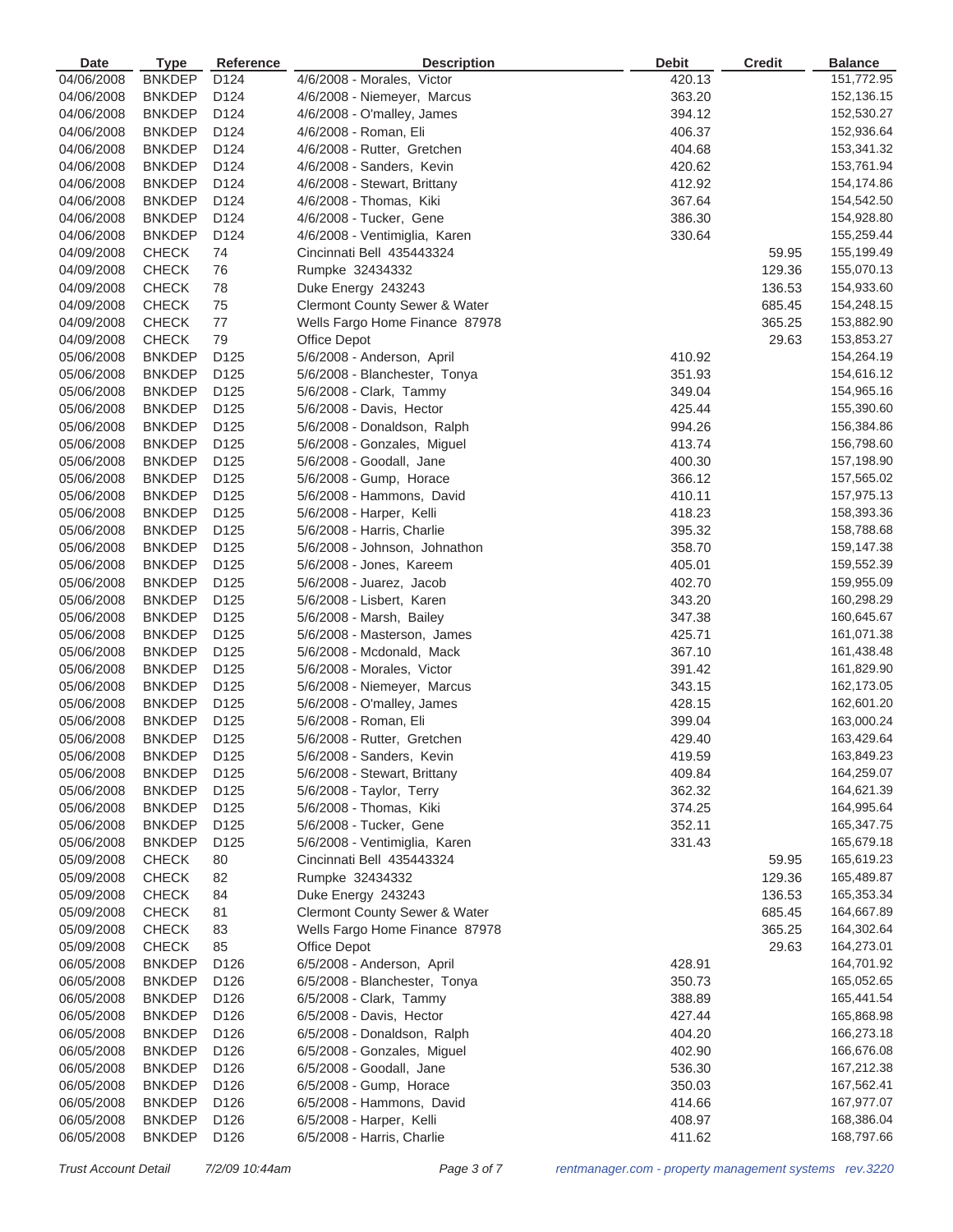| <b>Date</b> | <b>Type</b>   | <b>Reference</b> | <b>Description</b>                       | <b>Debit</b> | <b>Credit</b> | <b>Balance</b> |
|-------------|---------------|------------------|------------------------------------------|--------------|---------------|----------------|
| 06/05/2008  | <b>BNKDEP</b> | D <sub>126</sub> | 6/5/2008 - Johnson, Johnathon            | 376.20       |               | 169,173.86     |
| 06/05/2008  | <b>BNKDEP</b> | D126             | 6/5/2008 - Jones, Kareem                 | 415.42       |               | 169,589.28     |
| 06/05/2008  | <b>BNKDEP</b> | D126             | $6/5/2008$ - Juarez, Jacob               | 385.59       |               | 169,974.87     |
| 06/05/2008  | <b>BNKDEP</b> | D126             | 6/5/2008 - Lisbert, Karen                | 340.80       |               | 170,315.67     |
| 06/05/2008  | <b>BNKDEP</b> | D126             | 6/5/2008 - Marsh, Bailey                 | 379.02       |               | 170,694.69     |
| 06/05/2008  | <b>BNKDEP</b> | D126             | 6/5/2008 - Masterson, James              | 394.61       |               | 171,089.30     |
| 06/05/2008  | <b>BNKDEP</b> | D126             | 6/5/2008 - Mcdonald, Mack                | 351.90       |               | 171,441.20     |
| 06/05/2008  | <b>BNKDEP</b> | D126             | 6/5/2008 - Morales, Victor               | 426.74       |               | 171,867.94     |
| 06/05/2008  | <b>BNKDEP</b> | D126             | 6/5/2008 - Niemeyer, Marcus              | 372.68       |               | 172,240.62     |
| 06/05/2008  | <b>BNKDEP</b> | D126             | 6/5/2008 - O'malley, James               | 396.45       |               | 172,637.07     |
| 06/05/2008  | <b>BNKDEP</b> | D126             | 6/5/2008 - Roman, Eli                    | 393.70       |               | 173,030.77     |
| 06/05/2008  | <b>BNKDEP</b> | D126             | 6/5/2008 - Rutter, Gretchen              | 410.87       |               | 173,441.64     |
| 06/05/2008  | <b>BNKDEP</b> | D126             | 6/5/2008 - Sanders, Kevin                | 407.67       |               | 173,849.31     |
| 06/05/2008  | <b>BNKDEP</b> | D126             | 6/5/2008 - Stewart, Brittany             | 424.30       |               | 174,273.61     |
| 06/05/2008  | <b>BNKDEP</b> | D126             | 6/5/2008 - Taylor, Terry                 | 414.44       |               | 174,688.05     |
| 06/05/2008  | <b>BNKDEP</b> | D126             | 6/5/2008 - Thomas, Kiki                  | 357.78       |               | 175,045.83     |
| 06/05/2008  | <b>BNKDEP</b> | D126             | 6/5/2008 - Tucker, Gene                  | 371.92       |               | 175,417.75     |
| 06/05/2008  | <b>BNKDEP</b> | D126             | 6/5/2008 - Ventimiglia, Karen            | 354.15       |               | 175,771.90     |
| 06/09/2008  | <b>CHECK</b>  | 86               | Cincinnati Bell 435443324                |              | 59.95         | 175,711.95     |
| 06/09/2008  | <b>CHECK</b>  | 88               | Rumpke 32434332                          |              | 129.36        | 175,582.59     |
| 06/09/2008  | <b>CHECK</b>  | 90               | Duke Energy 243243                       |              | 136.53        | 175,446.06     |
| 06/09/2008  | <b>CHECK</b>  | 87               | <b>Clermont County Sewer &amp; Water</b> |              | 685.45        | 174,760.61     |
| 06/09/2008  | <b>CHECK</b>  | 89               | Wells Fargo Home Finance 87978           |              | 365.25        | 174,395.36     |
| 06/09/2008  | <b>CHECK</b>  | 91               | <b>Office Depot</b>                      |              | 29.63         | 174,365.73     |
| 07/05/2008  | <b>BNKDEP</b> | D127             | 7/5/2008 - Anderson, April               | 415.53       |               | 174,781.26     |
| 07/05/2008  | <b>BNKDEP</b> | D127             | 7/5/2008 - Blanchester, Tonya            | 353.77       |               | 175,135.03     |
| 07/05/2008  | <b>BNKDEP</b> | D127             | 7/5/2008 - Clark, Tammy                  | 349.27       |               | 175,484.30     |
| 07/05/2008  | <b>BNKDEP</b> | D127             | 7/5/2008 - Davis, Hector                 | 410.87       |               | 175,895.17     |
| 07/05/2008  | <b>BNKDEP</b> | D <sub>127</sub> | 7/5/2008 - Donaldson, Ralph              | 362.55       |               | 176,257.72     |
| 07/05/2008  | <b>BNKDEP</b> | D127             | 7/5/2008 - Gonzales, Miguel              | 395.32       |               | 176,653.04     |
| 07/05/2008  | <b>BNKDEP</b> | D127             | 7/5/2008 - Goodall, Jane                 | 405.88       |               | 177,058.92     |
| 07/05/2008  | <b>BNKDEP</b> | D127             | 7/5/2008 - Gump, Horace                  | 365.36       |               | 177,424.28     |
| 07/05/2008  | <b>BNKDEP</b> | D127             | 7/5/2008 - Hammons, David                | 391.31       |               | 177,815.59     |
| 07/05/2008  | <b>BNKDEP</b> | D127             | 7/5/2008 - Harper, Kelli                 | 403.17       |               | 178,218.76     |
| 07/05/2008  | <b>BNKDEP</b> | D <sub>127</sub> | 7/5/2008 - Harris, Charlie               | 427.23       |               | 178,645.99     |
| 07/05/2008  | <b>BNKDEP</b> | D <sub>127</sub> | 7/5/2008 - Johnson, Johnathon            | 360.32       |               | 179,006.31     |
| 07/05/2008  | <b>BNKDEP</b> | D127             | 7/5/2008 - Jones, Kareem                 | 411.57       |               | 179,417.88     |
| 07/05/2008  | <b>BNKDEP</b> | D <sub>127</sub> | 7/5/2008 - Juarez, Jacob                 | 412.17       |               | 179,830.05     |
| 07/05/2008  | <b>BNKDEP</b> | D <sub>127</sub> | 7/5/2008 - Lisbert, Karen                | 350.23       |               | 180,180.28     |
| 07/05/2008  | BNKDEP        | D127             | 7/5/2008 - Marsh, Bailey                 | 368.02       |               | 180,548.30     |
| 07/05/2008  | <b>BNKDEP</b> | D <sub>127</sub> | 7/5/2008 - Masterson, James              | 416.93       |               | 180,965.23     |
| 07/05/2008  | <b>BNKDEP</b> | D127             | 7/5/2008 - Mcdonald, Mack                | 366.77       |               | 181,332.00     |
| 07/05/2008  | <b>BNKDEP</b> | D127             | 7/5/2008 - Morales, Victor               | 420.29       |               | 181,752.29     |
| 07/05/2008  | <b>BNKDEP</b> | D <sub>127</sub> | 7/5/2008 - Niemeyer, Marcus              | 379.02       |               | 182,131.31     |
| 07/05/2008  | <b>BNKDEP</b> | D <sub>127</sub> | 7/5/2008 - O'malley, James               | 396.47       |               | 182,527.78     |
| 07/05/2008  | <b>BNKDEP</b> | D127             | 7/5/2008 - Roman, Eli                    | 421.59       |               | 182,949.37     |
| 07/05/2008  | <b>BNKDEP</b> | D <sub>127</sub> | 7/5/2008 - Rutter, Gretchen              | 392.77       |               | 183,342.14     |
| 07/05/2008  | <b>BNKDEP</b> | D127             | 7/5/2008 - Sanders, Kevin                | 385.29       |               | 183,727.43     |
| 07/05/2008  | <b>BNKDEP</b> | D127             | 7/5/2008 - Stewart, Brittany             | 425.01       |               | 184,152.44     |
| 07/05/2008  | <b>BNKDEP</b> | D <sub>127</sub> | 7/5/2008 - Taylor, Terry                 | 418.72       |               | 184,571.16     |
| 07/05/2008  | <b>BNKDEP</b> | D <sub>127</sub> | 7/5/2008 - Thomas, Kiki                  | 339.45       |               | 184,910.61     |
| 07/05/2008  | <b>BNKDEP</b> | D127             | 7/5/2008 - Tucker, Gene                  | 347.05       |               | 185,257.66     |
| 07/05/2008  | <b>BNKDEP</b> | D127             | 7/5/2008 - Ventimiglia, Karen            | 374.50       |               | 185,632.16     |
| 08/05/2008  | <b>BNKDEP</b> | D <sub>129</sub> | 8/5/2008 - Anderson, April               | 400.19       |               | 186,032.35     |
| 08/05/2008  | <b>BNKDEP</b> | D129             | 8/5/2008 - Blanchester, Tonya            | 350.30       |               | 186,382.65     |
| 08/05/2008  | <b>BNKDEP</b> | D <sub>129</sub> | 8/5/2008 - Clark, Tammy                  | 349.84       |               | 186,732.49     |
| 08/05/2008  | <b>BNKDEP</b> | D <sub>129</sub> | 8/5/2008 - Davis, Hector                 | 425.05       |               | 187, 157.54    |
| 08/05/2008  | <b>BNKDEP</b> | D <sub>129</sub> | 8/5/2008 - Donaldson, Ralph              | 350.79       |               | 187,508.33     |
| 08/05/2008  | <b>BNKDEP</b> | D <sub>129</sub> | 8/5/2008 - Gonzales, Miguel              | 394.12       |               | 187,902.45     |
| 08/05/2008  | <b>BNKDEP</b> | D129             | 8/5/2008 - Goodall, Jane                 | 412.27       |               | 188,314.72     |
| 08/05/2008  | <b>BNKDEP</b> | D <sub>129</sub> | 8/5/2008 - Gump, Horace                  | 379.40       |               | 188,694.12     |
| 08/05/2008  | <b>BNKDEP</b> | D <sub>129</sub> | 8/5/2008 - Hammons, David                | 421.59       |               | 189,115.71     |
|             |               |                  |                                          |              |               |                |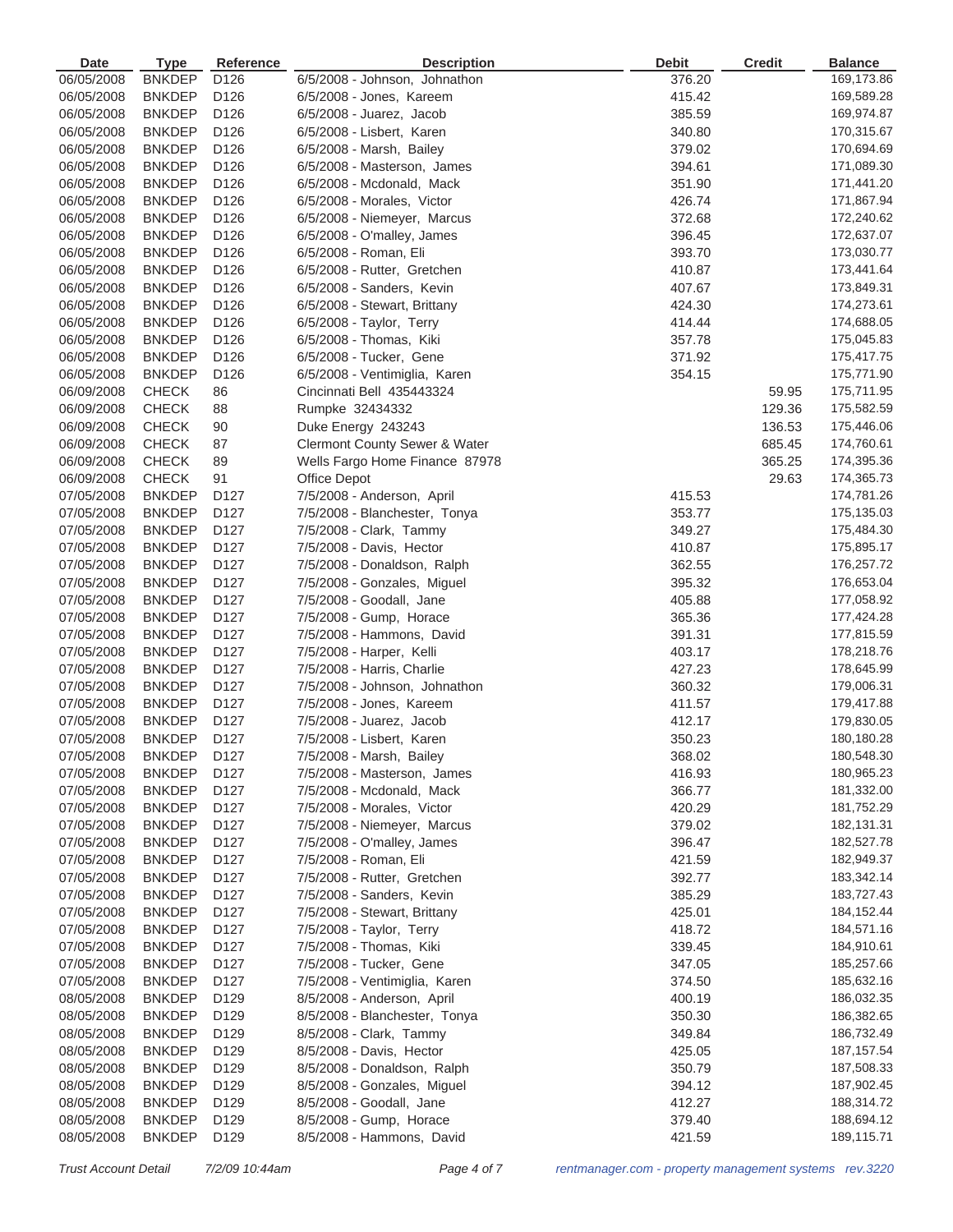| <b>Date</b> | <b>Type</b>   | Reference                            | <b>Description</b>             | <b>Debit</b> | <b>Credit</b> | <b>Balance</b> |
|-------------|---------------|--------------------------------------|--------------------------------|--------------|---------------|----------------|
| 08/05/2008  | <b>BNKDEP</b> | D <sub>129</sub>                     | 8/5/2008 - Harper, Kelli       | 397.38       |               | 189,513.09     |
| 08/05/2008  | <b>BNKDEP</b> | D129                                 | 8/5/2008 - Harris, Charlie     | 427.07       |               | 189,940.16     |
| 08/05/2008  | <b>BNKDEP</b> | D129                                 | 8/5/2008 - Johnson, Johnathon  | 353.10       |               | 190,293.26     |
| 08/05/2008  | <b>BNKDEP</b> | D129                                 | 8/5/2008 - Jones, Kareem       | 404.39       |               | 190,697.65     |
| 08/05/2008  | <b>BNKDEP</b> | D129                                 | 8/5/2008 - Juarez, Jacob       | 417.91       |               | 191,115.56     |
| 08/05/2008  | <b>BNKDEP</b> | D129                                 | 8/5/2008 - Lisbert, Karen      | 351.82       |               | 191,467.38     |
| 08/05/2008  | <b>BNKDEP</b> | D129                                 | 8/5/2008 - Marsh, Bailey       | 356.77       |               | 191,824.15     |
| 08/05/2008  | <b>BNKDEP</b> | D129                                 | 8/5/2008 - Masterson, James    | 402.41       |               | 192,226.56     |
| 08/05/2008  | <b>BNKDEP</b> | D129                                 | 8/5/2008 - Mcdonald, Mack      | 371.05       |               | 192,597.61     |
| 08/05/2008  | <b>BNKDEP</b> | D129                                 | 8/5/2008 - Morales, Victor     | 419.64       |               | 193,017.25     |
| 08/05/2008  | <b>BNKDEP</b> | D129                                 | 8/5/2008 - Niemeyer, Marcus    | 343.50       |               | 193,360.75     |
| 08/05/2008  | <b>BNKDEP</b> | D129                                 | 8/5/2008 - O'malley, James     | 421.65       |               | 193,782.40     |
| 08/05/2008  | <b>BNKDEP</b> | D129                                 | 8/5/2008 - Roman, Eli          | 422.13       |               | 194,204.53     |
| 08/05/2008  | <b>BNKDEP</b> | D129                                 | 8/5/2008 - Rutter, Gretchen    | 420.40       |               | 194,624.93     |
| 08/05/2008  | <b>BNKDEP</b> | D129                                 | 8/5/2008 - Sanders, Kevin      | 426.74       |               | 195,051.67     |
| 08/05/2008  | <b>BNKDEP</b> | D129                                 | 8/5/2008 - Stewart, Brittany   | 400.08       |               | 195,451.75     |
| 08/05/2008  | <b>BNKDEP</b> | D129                                 | 8/5/2008 - Taylor, Terry       | 386.18       |               | 195,837.93     |
| 08/05/2008  | <b>BNKDEP</b> | D129                                 | 8/5/2008 - Thomas, Kiki        | 337.96       |               | 196,175.89     |
| 08/05/2008  | <b>BNKDEP</b> | D129                                 | 8/5/2008 - Tucker, Gene        | 352.09       |               | 196,527.98     |
| 08/05/2008  | <b>BNKDEP</b> | D129                                 | 8/5/2008 - Ventimiglia, Karen  | 344.99       |               | 196,872.97     |
|             |               |                                      |                                |              |               |                |
| 09/05/2008  | <b>BNKDEP</b> | D <sub>131</sub><br>D <sub>131</sub> | 9/5/2008 - Anderson, April     | 424.74       |               | 197,297.71     |
| 09/05/2008  | <b>BNKDEP</b> |                                      | 9/5/2008 - Blanchester, Tonya  | 372.51       |               | 197,670.22     |
| 09/05/2008  | <b>BNKDEP</b> | D131                                 | 9/5/2008 - Clark, Tammy        | 346.47       |               | 198,016.69     |
| 09/05/2008  | <b>BNKDEP</b> | D131                                 | 9/5/2008 - Davis, Hector       | 393.50       |               | 198,410.19     |
| 09/05/2008  | <b>BNKDEP</b> | D <sub>131</sub>                     | 9/5/2008 - Donaldson, Ralph    | 390.30       |               | 198,800.49     |
| 09/05/2008  | <b>BNKDEP</b> | D131                                 | 9/5/2008 - Gonzales, Miguel    | 418.61       |               | 199,219.10     |
| 09/05/2008  | <b>BNKDEP</b> | D131                                 | 9/5/2008 - Goodall, Jane       | 404.39       |               | 199,623.49     |
| 09/05/2008  | <b>BNKDEP</b> | D131                                 | 9/5/2008 - Gump, Horace        | 378.15       |               | 200,001.64     |
| 09/05/2008  | <b>BNKDEP</b> | D <sub>131</sub>                     | 9/5/2008 - Hammons, David      | 397.21       |               | 200,398.85     |
| 09/05/2008  | <b>BNKDEP</b> | D131                                 | 9/5/2008 - Harper, Kelli       | 412.27       |               | 200,811.12     |
| 09/05/2008  | <b>BNKDEP</b> | D131                                 | 9/5/2008 - Harris, Charlie     | 425.22       |               | 201,236.34     |
| 09/05/2008  | <b>BNKDEP</b> | D <sub>131</sub>                     | 9/5/2008 - Johnson, Johnathon  | 362.87       |               | 201,599.21     |
| 09/05/2008  | <b>BNKDEP</b> | D131                                 | 9/5/2008 - Jones, Kareem       | 420.73       |               | 202,019.94     |
| 09/05/2008  | <b>BNKDEP</b> | D <sub>131</sub>                     | $9/5/2008$ - Juarez, Jacob     | 388.06       |               | 202,408.00     |
| 09/05/2008  | <b>BNKDEP</b> | D <sub>131</sub>                     | 9/5/2008 - Lisbert, Karen      | 339.15       |               | 202,747.15     |
| 09/05/2008  | <b>BNKDEP</b> | D <sub>131</sub>                     | 9/5/2008 - Marsh, Bailey       | 351.32       |               | 203,098.47     |
| 09/05/2008  | <b>BNKDEP</b> | D <sub>131</sub>                     | 9/5/2008 - Masterson, James    | 414.89       |               | 203,513.36     |
| 09/05/2008  | <b>BNKDEP</b> | D131                                 | 9/5/2008 - Mcdonald, Mack      | 343.80       |               | 203,857.16     |
| 09/05/2008  | BNKDEP        | D <sub>131</sub>                     | 9/5/2008 - Morales, Victor     | 416.23       |               | 204,273.39     |
| 09/05/2008  | <b>BNKDEP</b> | D131                                 | 9/5/2008 - Niemeyer, Marcus    | 341.31       |               | 204,614.70     |
| 09/05/2008  | <b>BNKDEP</b> | D <sub>131</sub>                     | 9/5/2008 - O'malley, James     | 399.16       |               | 205,013.86     |
| 09/05/2008  | <b>BNKDEP</b> | D131                                 | 9/5/2008 - Roman, Eli          | 412.33       |               | 205,426.19     |
| 09/05/2008  | <b>BNKDEP</b> | D <sub>131</sub>                     | 9/5/2008 - Rutter, Gretchen    | 397.48       |               | 205,823.67     |
| 09/05/2008  | <b>BNKDEP</b> | D <sub>131</sub>                     | 9/5/2008 - Sanders, Kevin      | 391.85       |               | 206,215.52     |
| 09/05/2008  | <b>BNKDEP</b> | D <sub>131</sub>                     | 9/5/2008 - Stewart, Brittany   | 423.81       |               | 206,639.33     |
| 09/05/2008  | <b>BNKDEP</b> | D131                                 | 9/5/2008 - Taylor, Terry       | 424.90       |               | 207,064.23     |
| 09/05/2008  | <b>BNKDEP</b> | D <sub>131</sub>                     | 9/5/2008 - Thomas, Kiki        | 353.34       |               | 207,417.57     |
| 09/05/2008  | <b>BNKDEP</b> | D <sub>131</sub>                     | 9/5/2008 - Tucker, Gene        | 342.22       |               | 207,759.79     |
| 09/05/2008  | <b>BNKDEP</b> | D131                                 | 9/5/2008 - Ventimiglia, Karen  | 338.46       |               | 208,098.25     |
| 10/05/2008  | <b>BNKDEP</b> | D <sub>132</sub>                     | 10/5/2008 - Anderson, April    | 402.14       |               | 208,500.39     |
| 10/05/2008  | <b>BNKDEP</b> | D <sub>132</sub>                     | 10/5/2008 - Blanchester, Tonya | 383.10       |               | 208,883.49     |
| 10/05/2008  | <b>BNKDEP</b> | D <sub>132</sub>                     | 10/5/2008 - Clark, Tammy       | 406.11       |               | 209,289.60     |
| 10/05/2008  | <b>BNKDEP</b> | D132                                 | 10/5/2008 - Davis, Hector      | 427.88       |               | 209,717.48     |
| 10/05/2008  | <b>BNKDEP</b> | D132                                 | 10/5/2008 - Donaldson, Ralph   | 373.22       |               | 210,090.70     |
| 10/05/2008  | <b>BNKDEP</b> | D <sub>132</sub>                     | 10/5/2008 - Gonzales, Miguel   | 412.06       |               | 210,502.76     |
| 10/05/2008  | <b>BNKDEP</b> | D <sub>132</sub>                     | 10/5/2008 - Goodall, Jane      | 397.21       |               | 210,899.97     |
| 10/05/2008  | <b>BNKDEP</b> | D <sub>132</sub>                     | 10/5/2008 - Gump, Horace       | 351.22       |               | 211,251.19     |
| 10/05/2008  | <b>BNKDEP</b> | D <sub>132</sub>                     | 10/5/2008 - Hammons, David     | 429.07       |               | 211,680.26     |
| 10/05/2008  | <b>BNKDEP</b> | D <sub>132</sub>                     | 10/5/2008 - Harper, Kelli      | 420.18       |               | 212,100.44     |
| 10/05/2008  | <b>BNKDEP</b> | D <sub>132</sub>                     | 10/5/2008 - Harris, Charlie    | 423.92       |               | 212,524.36     |
| 10/05/2008  | <b>BNKDEP</b> | D <sub>132</sub>                     | 10/5/2008 - Johnson, Johnathon | 366.28       |               | 212,890.64     |
| 10/05/2008  | <b>BNKDEP</b> | D <sub>132</sub>                     | 10/5/2008 - Jones, Kareem      | 392.51       |               | 213,283.15     |
|             |               |                                      |                                |              |               |                |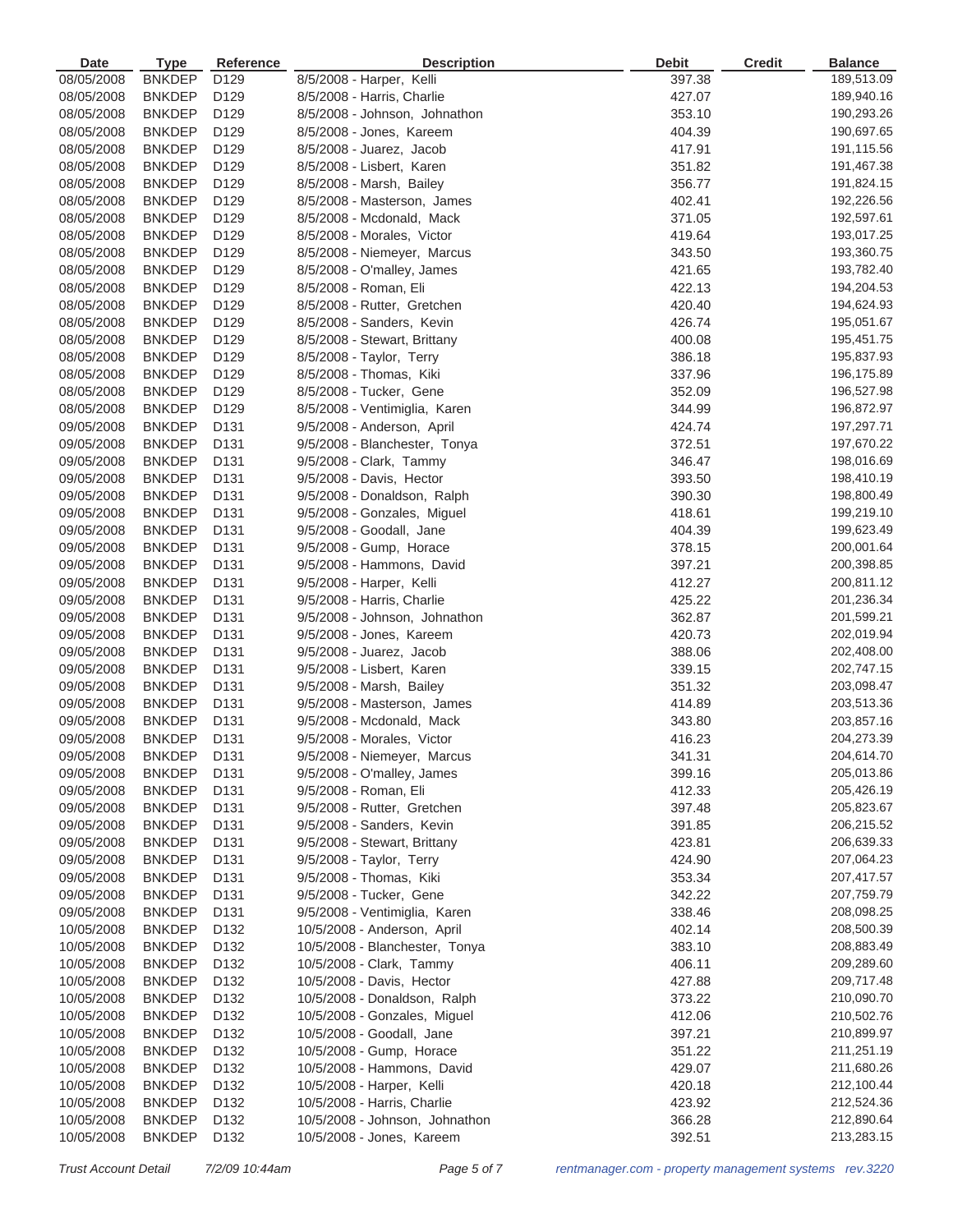| <b>Date</b> | <b>Type</b>   | Reference        | <b>Description</b>                                          | <b>Debit</b> | <b>Credit</b> | <b>Balance</b> |
|-------------|---------------|------------------|-------------------------------------------------------------|--------------|---------------|----------------|
| 10/05/2008  | <b>BNKDEP</b> | D <sub>132</sub> | 10/5/2008 - Juarez, Jacob                                   | 398.06       |               | 213,681.21     |
| 10/05/2008  | <b>BNKDEP</b> | D132             | 10/5/2008 - Lisbert, Karen                                  | 342.41       |               | 214,023.62     |
| 10/05/2008  | <b>BNKDEP</b> | D132             | 10/5/2008 - Marsh, Bailey                                   | 354.80       |               | 214,378.42     |
| 10/05/2008  | <b>BNKDEP</b> | D132             | 10/5/2008 - Masterson, James                                | 401.55       |               | 214,779.97     |
| 10/05/2008  | <b>BNKDEP</b> | D132             | 10/5/2008 - Mcdonald, Mack                                  | 341.72       |               | 215,121.69     |
| 10/05/2008  | <b>BNKDEP</b> | D132             | 10/5/2008 - Morales, Victor                                 | 418.99       |               | 215,540.68     |
| 10/05/2008  | <b>BNKDEP</b> | D132             | 10/5/2008 - Niemeyer, Marcus                                | 377.07       |               | 215,917.75     |
| 10/05/2008  | <b>BNKDEP</b> | D <sub>132</sub> | 10/5/2008 - O'malley, James                                 | 421.97       |               | 216,339.72     |
| 10/05/2008  | <b>BNKDEP</b> | D132             | 10/5/2008 - Roman, Eli                                      | 425.06       |               | 216,764.78     |
| 10/05/2008  | <b>BNKDEP</b> | D <sub>132</sub> | 10/5/2008 - Rutter, Gretchen                                | 405.29       |               | 217,170.07     |
| 10/05/2008  | <b>BNKDEP</b> | D132             | 10/5/2008 - Sanders, Kevin                                  | 427.93       |               | 217,598.00     |
| 10/05/2008  | <b>BNKDEP</b> | D132             | 10/5/2008 - Stewart, Brittany                               | 400.70       |               | 217,998.70     |
| 10/05/2008  | <b>BNKDEP</b> | D132             | 10/5/2008 - Taylor, Terry                                   | 400.41       |               | 218,399.11     |
| 10/05/2008  | <b>BNKDEP</b> | D132             | 10/5/2008 - Thomas, Kiki                                    | 362.17       |               | 218,761.28     |
| 10/05/2008  | <b>BNKDEP</b> | D <sub>132</sub> | 10/5/2008 - Tucker, Gene                                    | 339.74       |               | 219,101.02     |
| 10/05/2008  | <b>BNKDEP</b> | D <sub>132</sub> | 10/5/2008 - Ventimiglia, Karen                              | 342.93       |               | 219,443.95     |
| 10/09/2008  | <b>CHECK</b>  |                  | Premiere Management Company Management fees: Ha             |              | 20,425.57     | 199,018.38     |
| 11/03/2008  | <b>CHECK</b>  | 92               | Home Depot 32434332                                         |              | 1.00          | 199,017.38     |
| 11/06/2008  | <b>BNKDEP</b> | D133             | 11/6/2008 - Anderson, April                                 | 391.33       |               | 199,408.71     |
| 11/06/2008  | <b>BNKDEP</b> | D133             | 11/6/2008 - Blanchester, Tonya                              | 355.23       |               | 199,763.94     |
| 11/06/2008  | <b>BNKDEP</b> | D133             | 11/6/2008 - Clark, Tammy                                    | 357.67       |               | 200,121.61     |
| 11/06/2008  | <b>BNKDEP</b> | D133             | 11/6/2008 - Davis, Hector                                   | 398.65       |               | 200,520.26     |
| 11/06/2008  | <b>BNKDEP</b> | D <sub>133</sub> | 11/6/2008 - Donaldson, Ralph                                | 364.28       |               | 200,884.54     |
| 11/06/2008  | <b>BNKDEP</b> | D133             | 11/6/2008 - Gonzales, Miguel                                | 404.91       |               | 201,289.45     |
| 11/06/2008  | <b>BNKDEP</b> | D133             | 11/6/2008 - Goodall, Jane                                   | 416.88       |               | 201,706.33     |
| 11/06/2008  | <b>BNKDEP</b> | D133             | 11/6/2008 - Gump, Horace                                    | 355.94       |               | 202,062.27     |
| 11/06/2008  | <b>BNKDEP</b> | D133             | 11/6/2008 - Hammons, David                                  | 408.16       |               | 202,470.43     |
| 11/06/2008  | <b>BNKDEP</b> | D133             | 11/6/2008 - Harper, Kelli                                   | 386.97       |               | 202,857.40     |
| 11/06/2008  | <b>BNKDEP</b> | D133             | 11/6/2008 - Harris, Charlie                                 | 428.96       |               | 203,286.36     |
| 11/06/2008  | <b>BNKDEP</b> | D133             | 11/6/2008 - Johnson, Johnathon                              | 346.24       |               | 203,632.60     |
| 11/06/2008  | <b>BNKDEP</b> | D <sub>133</sub> | 11/6/2008 - Jones, Kareem                                   | 424.25       |               | 204,056.85     |
| 11/06/2008  | <b>BNKDEP</b> | D133             | 11/6/2008 - Juarez, Jacob                                   | 408.21       |               | 204,465.06     |
| 11/06/2008  | <b>BNKDEP</b> | D133             | 11/6/2008 - Lisbert, Karen                                  | 341.80       |               | 204,806.86     |
| 11/06/2008  | <b>BNKDEP</b> | D133             | 11/6/2008 - Marsh, Bailey                                   | 345.78       |               | 205, 152.64    |
| 11/06/2008  | <b>BNKDEP</b> | D133             | 11/6/2008 - Masterson, James                                | 402.78       |               | 205,555.42     |
| 11/06/2008  | <b>BNKDEP</b> | D <sub>133</sub> | 11/6/2008 - Mcdonald, Mack                                  | 348.57       |               | 205,903.99     |
| 11/06/2008  | <b>BNKDEP</b> | D133             | 11/6/2008 - Morales, Victor                                 | 400.70       |               | 206,304.69     |
| 11/06/2008  | <b>BNKDEP</b> | D <sub>133</sub> | 11/6/2008 - Niemeyer, Marcus                                | 353.20       |               | 206,657.89     |
| 11/06/2008  | <b>BNKDEP</b> | D <sub>133</sub> | 11/6/2008 - O'malley, James                                 | 412.65       |               | 207,070.54     |
| 11/06/2008  | <b>BNKDEP</b> | D <sub>133</sub> | 11/6/2008 - Roman, Eli                                      | 398.05       |               | 207,468.59     |
| 11/06/2008  | <b>BNKDEP</b> | D <sub>133</sub> | 11/6/2008 - Rutter, Gretchen                                | 399.64       |               | 207,868.23     |
| 11/06/2008  | <b>BNKDEP</b> | D133             | 11/6/2008 - Sanders, Kevin                                  | 393.80       |               | 208,262.03     |
| 11/06/2008  | <b>BNKDEP</b> | D <sub>133</sub> | 11/6/2008 - Stewart, Brittany                               | 429.07       |               | 208,691.10     |
| 11/06/2008  | <b>BNKDEP</b> | D <sub>133</sub> | 11/6/2008 - Taylor, Terry                                   | 390.24       |               | 209,081.34     |
| 11/06/2008  | <b>BNKDEP</b> | D <sub>133</sub> | 11/6/2008 - Thomas, Kiki                                    | 346.08       |               | 209,427.42     |
| 11/06/2008  | <b>BNKDEP</b> | D133             | 11/6/2008 - Tucker, Gene                                    | 361.68       |               | 209,789.10     |
| 11/06/2008  | <b>BNKDEP</b> | D <sub>133</sub> | 11/6/2008 - Ventimiglia, Karen                              | 362.03       |               | 210,151.13     |
| 12/03/2008  | <b>BNKDEP</b> | D112             | 12/2/2008 - Anderson, April                                 | 409.35       |               | 210,560.48     |
| 12/03/2008  | <b>BNKDEP</b> | D112             | 12/2/2008 - Blanchester, Tonya                              | 344.02       |               | 210,904.50     |
| 12/03/2008  | <b>BNKDEP</b> | D112             | 12/2/2008 - Clark, Tammy                                    | 377.17       |               | 211,281.67     |
| 12/03/2008  | <b>BNKDEP</b> | D112             | 12/2/2008 - Davis, Hector                                   | 427.66       |               | 211,709.33     |
| 12/03/2008  | <b>BNKDEP</b> | D112             | 12/2/2008 - Donaldson, Ralph                                | 363.95       |               | 212,073.28     |
| 12/03/2008  | <b>BNKDEP</b> | D112             | 12/2/2008 - Gonzales, Miguel                                | 417.91       |               | 212,491.19     |
| 12/03/2008  | <b>BNKDEP</b> | D112             | 12/2/2008 - Goodall, Jane                                   | 399.38       |               | 212,890.57     |
| 12/03/2008  | <b>BNKDEP</b> | D112             | 12/2/2008 - Gump, Horace                                    | 355.00       |               | 213,245.57     |
| 12/03/2008  | <b>BNKDEP</b> | D112             | 12/2/2008 - Hammons, David                                  | 418.45       |               | 213,664.02     |
| 12/03/2008  | <b>BNKDEP</b> | D112             | 12/2/2008 - Harper, Kelli                                   | 392.32       |               | 214,056.34     |
| 12/03/2008  | <b>BNKDEP</b> | D112             | 12/2/2008 - Harris, Charlie                                 | 404.58       |               | 214,460.92     |
| 12/03/2008  | <b>BNKDEP</b> | D112             |                                                             | 351.02       |               | 214,811.94     |
| 12/03/2008  | <b>BNKDEP</b> | D112             | 12/2/2008 - Johnson, Johnathon<br>12/2/2008 - Jones, Kareem | 383.71       |               | 215,195.65     |
|             |               |                  |                                                             |              |               |                |
| 12/03/2008  | <b>BNKDEP</b> | D112             | 12/2/2008 - Juarez, Jacob                                   | 408.70       |               | 215,604.35     |
| 12/03/2008  | <b>BNKDEP</b> | D112             | 12/2/2008 - Lisbert, Karen                                  | 363.95       |               | 215,968.30     |